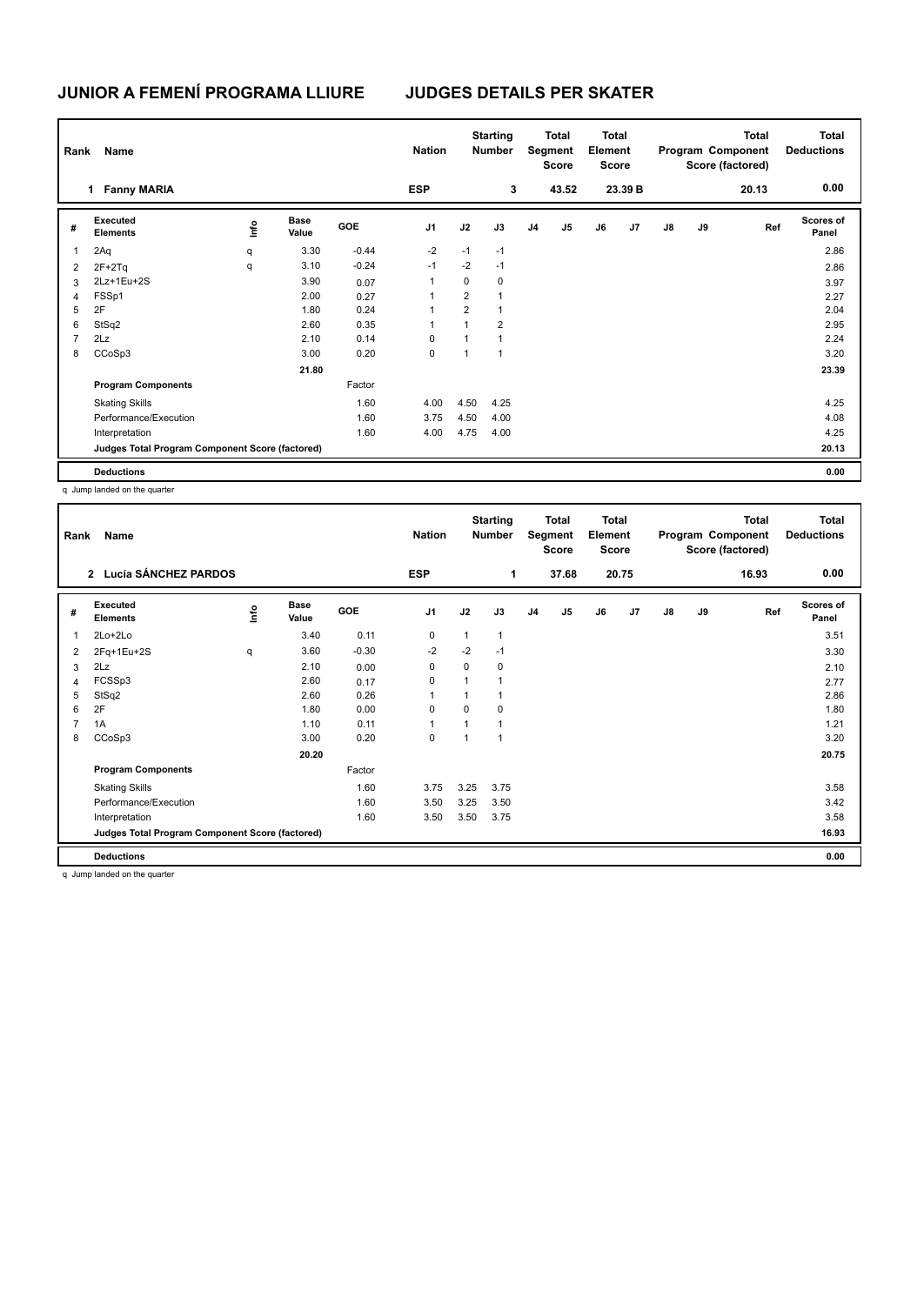## **JUNIOR A FEMENÍ PROGRAMA LLIURE JUDGES DETAILS PER SKATER**

| Name<br>Rank            |                                                 |      |                      |            | <b>Nation</b>  |                | <b>Starting</b><br><b>Number</b> |                | <b>Total</b><br>Segment<br><b>Score</b> |    | Total<br>Element<br>Score |    |    | <b>Total</b><br>Program Component<br>Score (factored) | <b>Total</b><br><b>Deductions</b> |
|-------------------------|-------------------------------------------------|------|----------------------|------------|----------------|----------------|----------------------------------|----------------|-----------------------------------------|----|---------------------------|----|----|-------------------------------------------------------|-----------------------------------|
|                         | <b>Sara MONTEAGUDO</b><br>3                     |      |                      |            | <b>ESP</b>     |                | 6                                |                | 37.10                                   |    | 20.76                     |    |    | 17.34                                                 | $-1.00$                           |
| #                       | Executed<br><b>Elements</b>                     | lnfo | <b>Base</b><br>Value | <b>GOE</b> | J <sub>1</sub> | J2             | J3                               | J <sub>4</sub> | J <sub>5</sub>                          | J6 | J7                        | J8 | J9 | Ref                                                   | <b>Scores of</b><br>Panel         |
| $\overline{\mathbf{1}}$ | 2A<<                                            | <<   | 1.10                 | $-0.48$    | $-5$           | $-5$           | $-3$                             |                |                                         |    |                           |    |    |                                                       | 0.62                              |
| $\overline{2}$          | 2F+2Lo+2T                                       |      | 4.80                 | 0.06       | 0              | 0              | $\mathbf{1}$                     |                |                                         |    |                           |    |    |                                                       | 4.86                              |
| 3                       | 2Lz+2Lo                                         |      | 3.80                 | 0.07       | 0              | 0              | $\overline{1}$                   |                |                                         |    |                           |    |    |                                                       | 3.87                              |
| 4                       | FCSp3                                           |      | 2.80                 | 0.19       | 0              | 1              | $\mathbf{1}$                     |                |                                         |    |                           |    |    |                                                       | 2.99                              |
| 5                       | StSq3                                           |      | 3.30                 | $-0.22$    | 0              | $-1$           | $-1$                             |                |                                         |    |                           |    |    |                                                       | 3.08                              |
| 6                       | 2F                                              |      | 1.80                 | $-0.06$    | 0              | $-1$           | 0                                |                |                                         |    |                           |    |    |                                                       | 1.74                              |
| $\overline{7}$          | 2Lz<<                                           | <<   | 0.60                 | $-0.30$    | $-5$           | $-5$           | $-5$                             |                |                                         |    |                           |    |    |                                                       | 0.30                              |
| 8                       | CCoSp3                                          |      | 3.00                 | 0.30       | 1              | $\overline{1}$ | $\mathbf{1}$                     |                |                                         |    |                           |    |    |                                                       | 3.30                              |
|                         |                                                 |      | 21.20                |            |                |                |                                  |                |                                         |    |                           |    |    |                                                       | 20.76                             |
|                         | <b>Program Components</b>                       |      |                      | Factor     |                |                |                                  |                |                                         |    |                           |    |    |                                                       |                                   |
|                         | <b>Skating Skills</b>                           |      |                      | 1.60       | 4.25           | 3.50           | 3.50                             |                |                                         |    |                           |    |    |                                                       | 3.75                              |
|                         | Performance/Execution                           |      |                      | 1.60       | 4.00           | 3.00           | 3.25                             |                |                                         |    |                           |    |    |                                                       | 3.42                              |
|                         | Interpretation                                  |      |                      | 1.60       | 4.00           | 3.25           | 3.75                             |                |                                         |    |                           |    |    |                                                       | 3.67                              |
|                         | Judges Total Program Component Score (factored) |      |                      |            |                |                |                                  |                |                                         |    |                           |    |    |                                                       | 17.34                             |
|                         | <b>Deductions</b>                               |      | Falls:               | $-1.00$    |                |                |                                  |                |                                         |    |                           |    |    |                                                       | $-1.00$                           |

<< Downgraded jump

| Rank           | Name                                            |      |                      |         | <b>Nation</b>  |             | <b>Starting</b><br><b>Number</b> |                | Total<br>Segment<br><b>Score</b> |    | <b>Total</b><br>Element<br><b>Score</b> |    |    | <b>Total</b><br>Program Component<br>Score (factored) | <b>Total</b><br><b>Deductions</b> |
|----------------|-------------------------------------------------|------|----------------------|---------|----------------|-------------|----------------------------------|----------------|----------------------------------|----|-----------------------------------------|----|----|-------------------------------------------------------|-----------------------------------|
|                | 4 Irene ARÍS VILAS                              |      |                      |         | <b>ESP</b>     |             | $\overline{2}$                   |                | 33.83                            |    | 16.90                                   |    |    | 16.93                                                 | 0.00                              |
| #              | <b>Executed</b><br><b>Elements</b>              | lnfo | <b>Base</b><br>Value | GOE     | J <sub>1</sub> | J2          | J3                               | J <sub>4</sub> | J <sub>5</sub>                   | J6 | J7                                      | J8 | J9 | Ref                                                   | <b>Scores of</b><br>Panel         |
| 1              | $2F+2T$                                         |      | 3.10                 | 0.06    | $\mathbf 0$    | $\mathbf 0$ | $\mathbf{1}$                     |                |                                  |    |                                         |    |    |                                                       | 3.16                              |
| 2              | 1Lz                                             |      | 0.60                 | $-0.02$ | 0              | $-1$        | 0                                |                |                                  |    |                                         |    |    |                                                       | 0.58                              |
| 3              | $1A+2T$                                         |      | 2.40                 | 0.04    | $\mathbf 0$    | $\Omega$    | 1                                |                |                                  |    |                                         |    |    |                                                       | 2.44                              |
| 4              | FCSSp2V                                         |      | 1.73                 | $-0.12$ | $-2$           | $\mathbf 0$ | 0                                |                |                                  |    |                                         |    |    |                                                       | 1.61                              |
| 5              | 2F                                              |      | 1.80                 | 0.06    | $\mathbf 0$    | $\mathbf 0$ |                                  |                |                                  |    |                                         |    |    |                                                       | 1.86                              |
| 6              | StSq2                                           |      | 2.60                 | 0.09    | $\mathbf 0$    | 0           |                                  |                |                                  |    |                                         |    |    |                                                       | 2.69                              |
| $\overline{7}$ | 2Lo                                             |      | 1.70                 | 0.06    | 0              | 0           | 1                                |                |                                  |    |                                         |    |    |                                                       | 1.76                              |
| 8              | CCoSp3                                          |      | 3.00                 | $-0.20$ | 0              | $-2$        | 0                                |                |                                  |    |                                         |    |    |                                                       | 2.80                              |
|                |                                                 |      | 16.93                |         |                |             |                                  |                |                                  |    |                                         |    |    |                                                       | 16.90                             |
|                | <b>Program Components</b>                       |      |                      | Factor  |                |             |                                  |                |                                  |    |                                         |    |    |                                                       |                                   |
|                | <b>Skating Skills</b>                           |      |                      | 1.60    | 4.00           | 3.00        | 3.75                             |                |                                  |    |                                         |    |    |                                                       | 3.58                              |
|                | Performance/Execution                           |      |                      | 1.60    | 3.75           | 3.00        | 3.75                             |                |                                  |    |                                         |    |    |                                                       | 3.50                              |
|                | Interpretation                                  |      |                      | 1.60    | 3.50           | 3.25        | 3.75                             |                |                                  |    |                                         |    |    |                                                       | 3.50                              |
|                | Judges Total Program Component Score (factored) |      |                      |         |                |             |                                  |                |                                  |    |                                         |    |    |                                                       | 16.93                             |
|                | <b>Deductions</b>                               |      |                      |         |                |             |                                  |                |                                  |    |                                         |    |    |                                                       | 0.00                              |